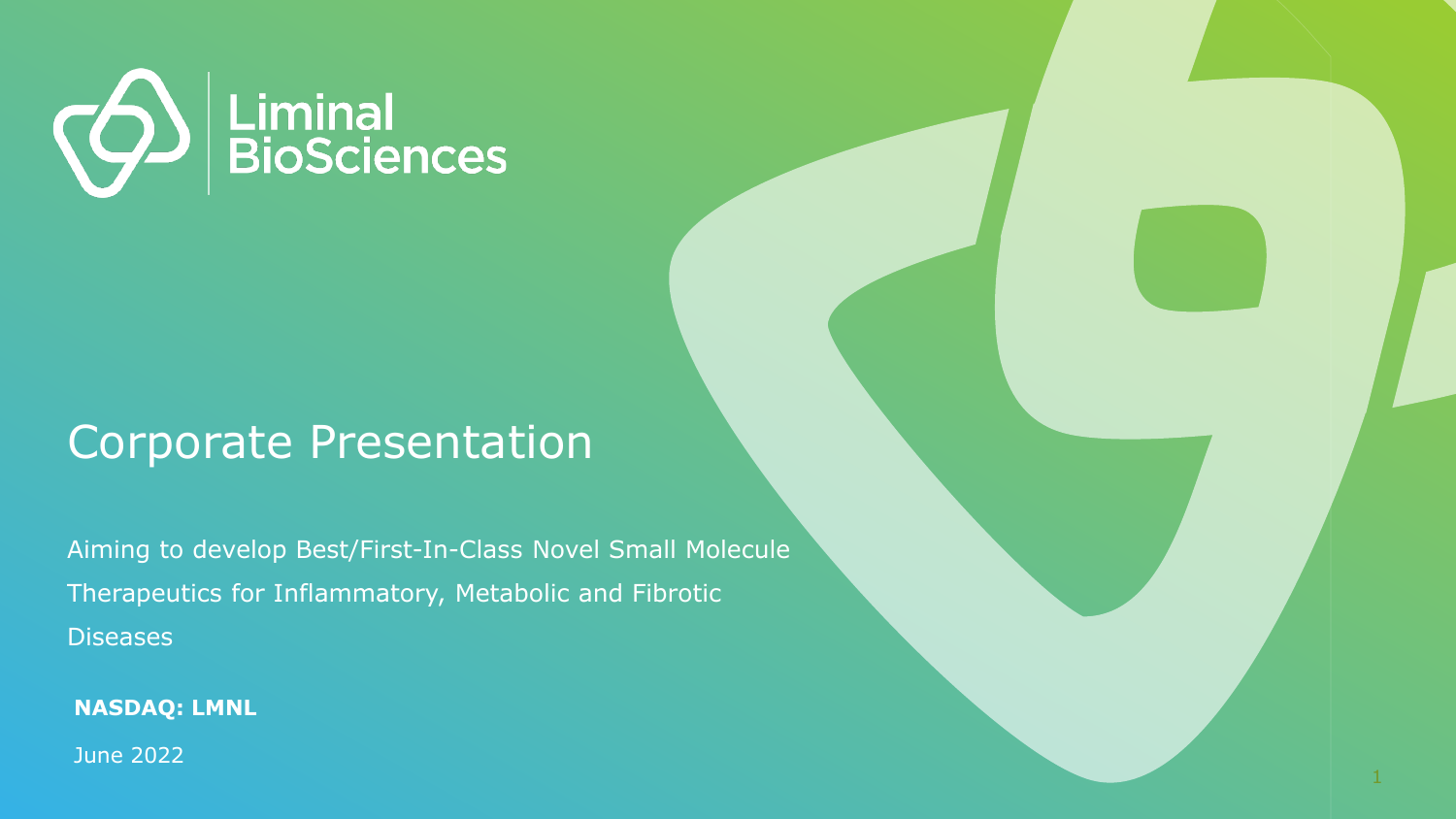### Safe Harbour



This presentation contains forward-looking statements about Liminal BioSciences' objectives, strategies and businesses that involve risks and uncertainties. Forward-looking information includes statements concerning, among other things, advancement of Liminal Biosciences' product candidates, the outcome of anticipated clinical trials; the analysis of our clinical trial data, the potential development of Liminal Biosciences' R&D programs, the properties of our lead drug candidate, the timing of initiation or nature of preclinical and clinical trials and potential therapeutic areas.

These statements are "forward-looking" because they are based on our current expectations about the markets we operate in and on various estimates and assumptions. Actual events or results may differ materially from those anticipated in these forward-looking statements if known or unknown risks affect our business, or if our estimates or assumptions turn out to be inaccurate. Among the factors that could cause actual results to differ materially from those described or projected herein include, but are not limited to, risks associated with: the Company's ability to develop, manufacture, and successfully commercialize product candidates, if ever; the impact of the COVID-19 pandemic on the Company's workforce, business operations, clinical development, regulatory activities and financial and other corporate impacts; the availability of funds and resources to pursue R&D projects, clinical development, manufacturing operations or commercialization activities; the successful and timely initiation or completion of clinical trials; the ability to take advantage of financing opportunities or business opportunities in the pharmaceutical industry; the Company's ability to resolve the Nasdaq listing deficiency and regain compliance with the Nasdaq Listing Rules; uncertainties associated generally with research and development, clinical trials and related regulatory reviews and approvals; and general changes in economic conditions.

You will find a more detailed assessment of these risks, uncertainties and other risks that could cause actual events or results to materially differ from our current expectations in the filings and reports the Company makes with the U.S. Securities and Exchange Commission and Canadian Securities Administrators, including in the Annual Report on Form 20-F for the year ended December 31, 2021, as well as other filings and reports Liminal Biosciences' may make from time to time. Such risks may be amplified by the ongoing COVID-19 pandemic and any related impacts on Liminal BioSciences' business and the global economy. As a result, we cannot guarantee that any given forward-looking statement will materialize. Existing and prospective investors are cautioned not to place undue reliance on these forwardlooking statements and estimates, which speak only as of the date hereof. We assume no obligation to update any forward-looking statement contained in this press release even if new information becomes available, as a result of future events or for any other reason, unless required by applicable securities laws and regulations.

#### **Copyright notice**

The information contained in this presentation (including names, images, logos and descriptions portraying Liminal BioSciences' products and/or services) is the property of Liminal BioSciences Inc., of its divisions and / or of its subsidiaries ("Liminal") and is protected by copyright, patent and trademark law and / or other intellectual property rights. Neither this presentation nor any part may be reproduced or transmitted in any form or by any means, electronic or mechanical, including printing and photocopying, or by any information storage or retrieval system without prior permission in writing from Liminal.

#### **Disclaimer**

Liminal BioSciences reserves the right to make improvements, corrections and/or changes to this presentation at any time.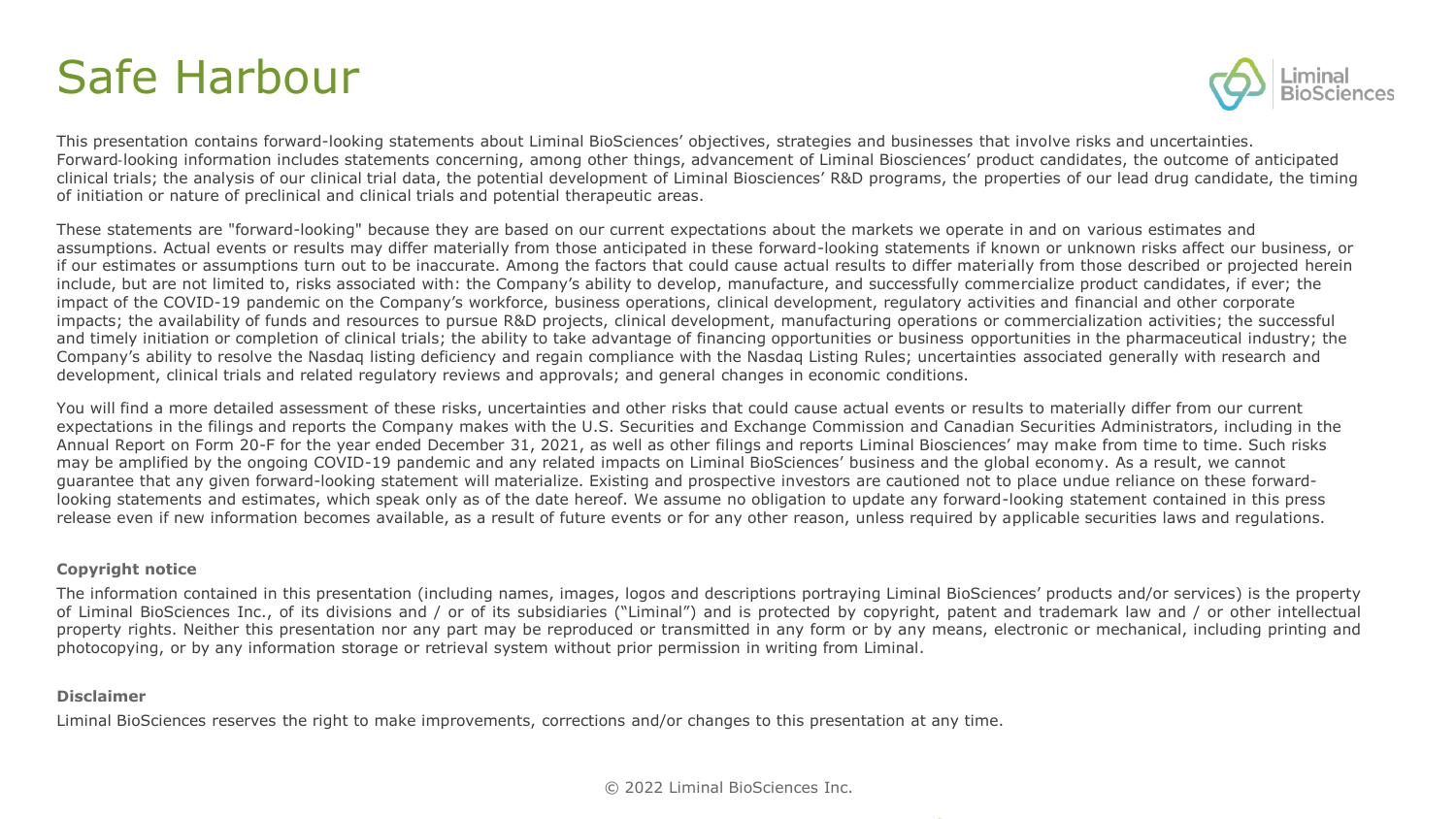#### © 2022 Liminal BioSciences Inc.

# Liminal Introduction

Aiming to develop Best/First In Class Novel Small Molecule Therapeutics for Inflammatory, Metabolic and Fibrotic Diseases

- Pipeline is positioned to deliver multiple value inflection milestones in **2022/23**
- Intellectual Property (IP) all under the control of Liminal

Progressing Diverse Pipeline:

• Fezagepras

 $\sqrt{d}$ 

 $\frac{\circ}{\circ}$ 

观

- GPR84 Antagonist
- OXER1 Antagonist

Experienced leadership team committed to excellence, innovation, and scientific rigor in our research and clinical development backed by our data driven philosophy



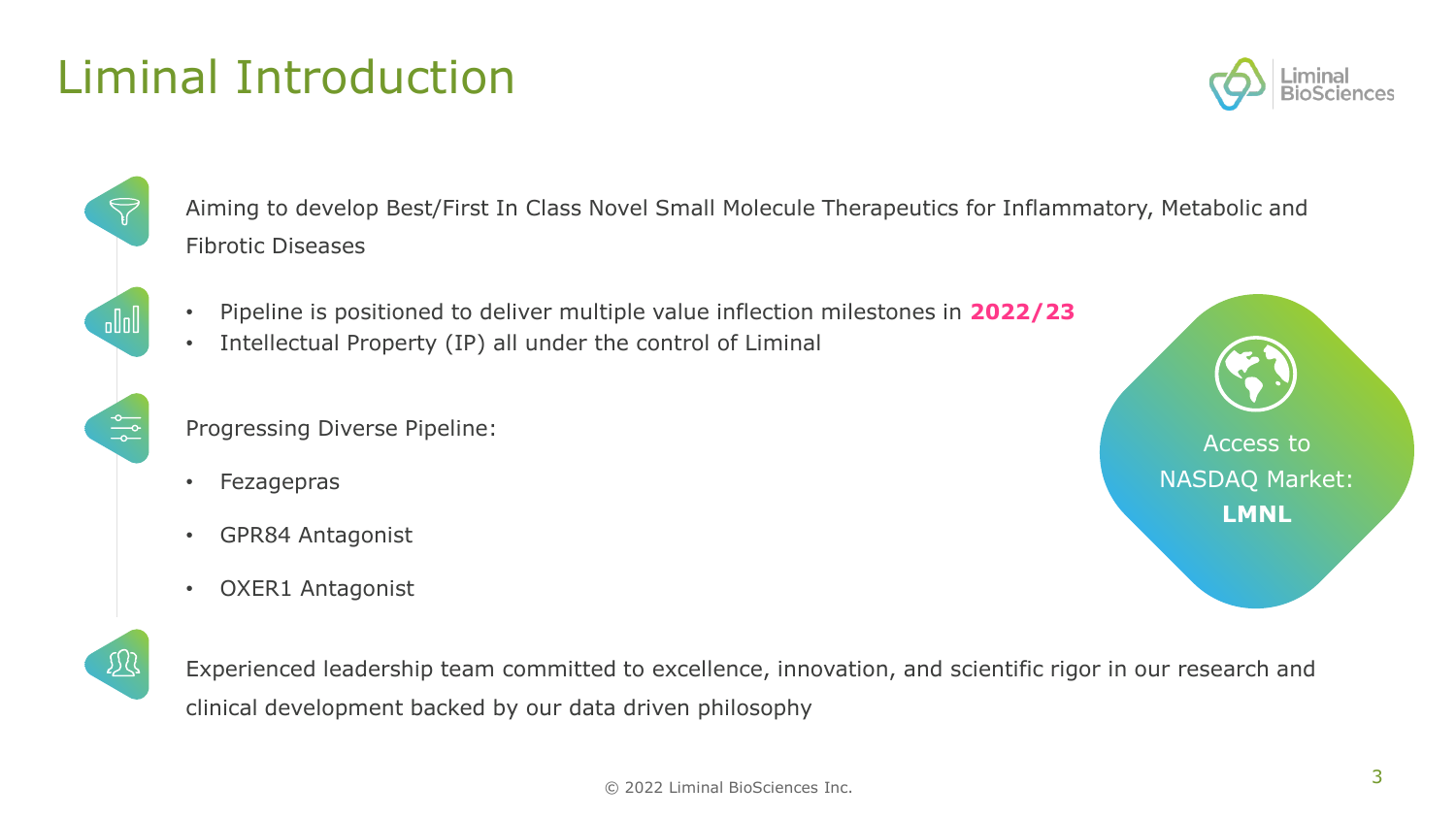### Management Team



LMNL is led by a strong, experienced team with proven track records in the discovery, development, and approval of biopharmaceuticals, all driven to make a difference.

| <b>Name &amp; Title</b>                                                            | <b>Previous Experience</b>                                                                                                                                                                         |
|------------------------------------------------------------------------------------|----------------------------------------------------------------------------------------------------------------------------------------------------------------------------------------------------|
| <b>Bruce Pritchard</b><br><b>Chief Executive Officer</b>                           | Executive Finance Positions: Prometic Life Sciences Inc., CV<br>Therapeutics Inc., Ardana Biosciences Ltd., Director & Chair of Audit<br>Committee Porton BioPharma, Immediate Past-President ICAS |
| <b>Nicole Rusaw</b><br>Interim Chief Financial Officer                             | Chief Financial Officer and Director Klinik Health Ventures Corp.<br>Interim Chief Financial Officer, Nuvo Pharmaceuticals Inc.<br>Chief Financial Officer, Transition Pharmaceuticals Inc.        |
| <b>Dr. Jeffrey Smith</b><br><b>Strategic Medical Adviser</b>                       | Founder & Managing Director, Alder Biopharmaceuticals Inc.<br>Senior Vice President, Alder Biopharmaceuticals Inc.                                                                                 |
| <b>Dr. Gary Bridger</b><br><b>Board Member and Strategic</b><br>Scientific Adviser | Executive Vice President of R&D, Xenon Pharmaceuticals Inc.<br>Senior Vice President of R&D, Genzyme Corporation                                                                                   |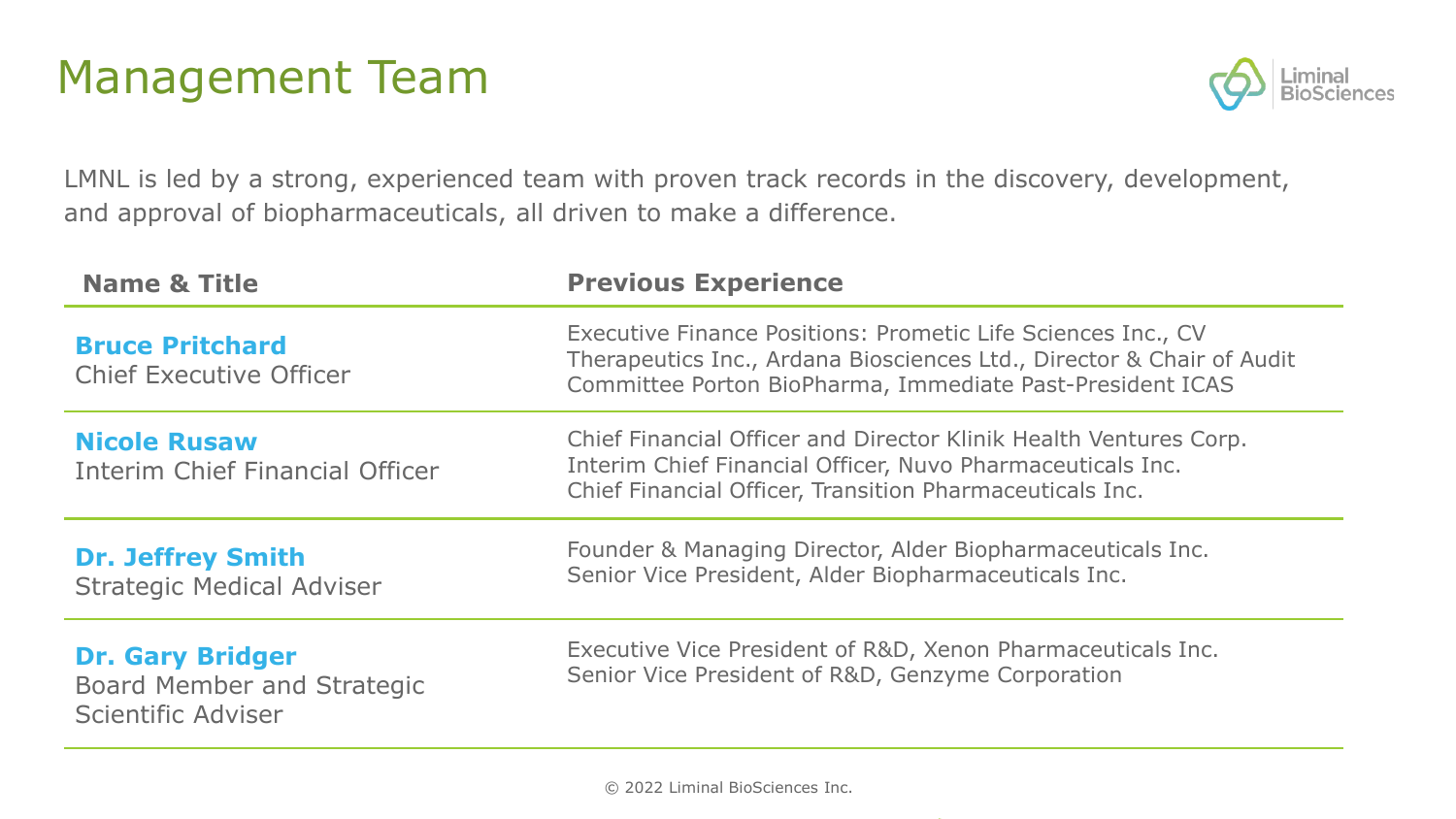#### Strategy Aimed at Both Best or First in Class Drug Discovery & Development







#### **Compelling Biological Mechanisms**

At Liminal, we are focused on elucidating compelling biological mechanisms and plan to advance a pipeline of small molecule therapeutics with best/first-inclass potential across a broad range of significant commercial opportunities.

#### **Rigorous Objective Approach**

Data-Driven. Dedicated. We focus on molecules with proprietary IP, comprehensive preclinical evaluation and optimized clinical development. We are pursuing indications with high unmet needs and promising market and partnering/licensing potential.

#### **Value Creation**

With an improved balance sheet, we are focused on value creation for patients, our shareholders, and our employees as we strive to advance multiple assets into clinical development with a cash runway sufficient to achieve these goals.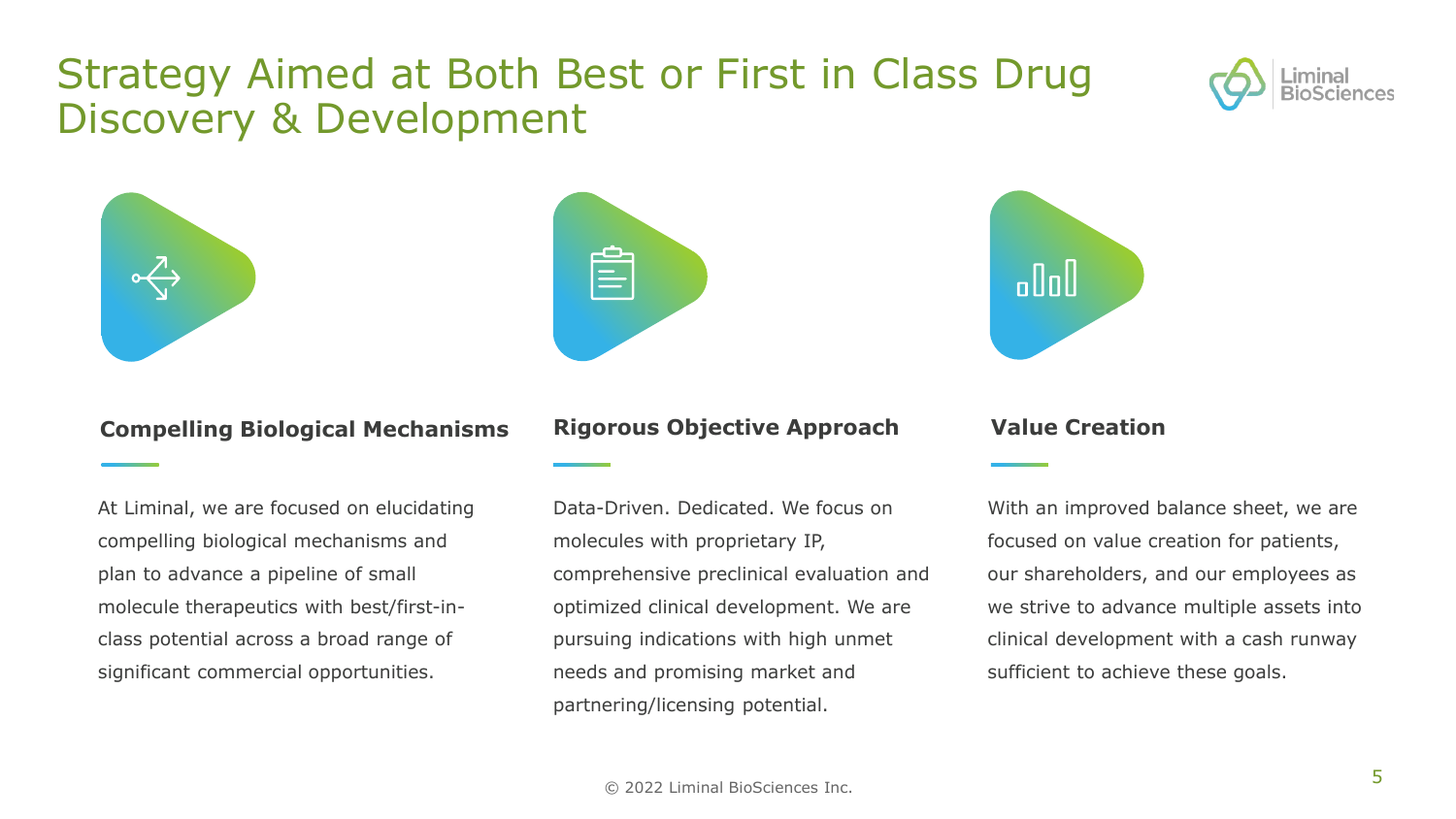### Pipeline of Novel Small Molecule Therapeutics

#### **Fezagepras**

- The conjugation of fezagepras with glutamine shows that fezagepras has the potential to act as a "nitrogen scavenging" drug.
- Nitrogen scavenger drugs are used in the treatment of conditions characterized by hyperammonaemia such as Urea Cycle Disorders and Hepatic Encephalopathy.

#### **GPR84 antagonist**

- The GPR84 receptor is primarily expressed in immune cells in addition to multiple organ systems such as the heart, lung, kidney liver, CNS and GI tract.
- Its expression is upregulated in response to inflammatory stimuli, therefore in chronic inflammatory metabolic and fibrosis driven disease processes.
- Antagonising the receptor provides an attractive therapeutic opportunity.

#### **OXER1 antagonist**

- OXER-1 is a G protein-coupled receptor (GPCR) that is highly selective for 5-oxo-eicosatetraenioc acid (5-oxo-ETE), a potent human eosinophil chemo-attractant known to be involved in a large number of eosinophilic-driven allergic, inflammatory and proliferative diseases.
- This provides an opportunity in disease areas where there is still substantial unmet need in eosinophilic driven diseases (EDDs).

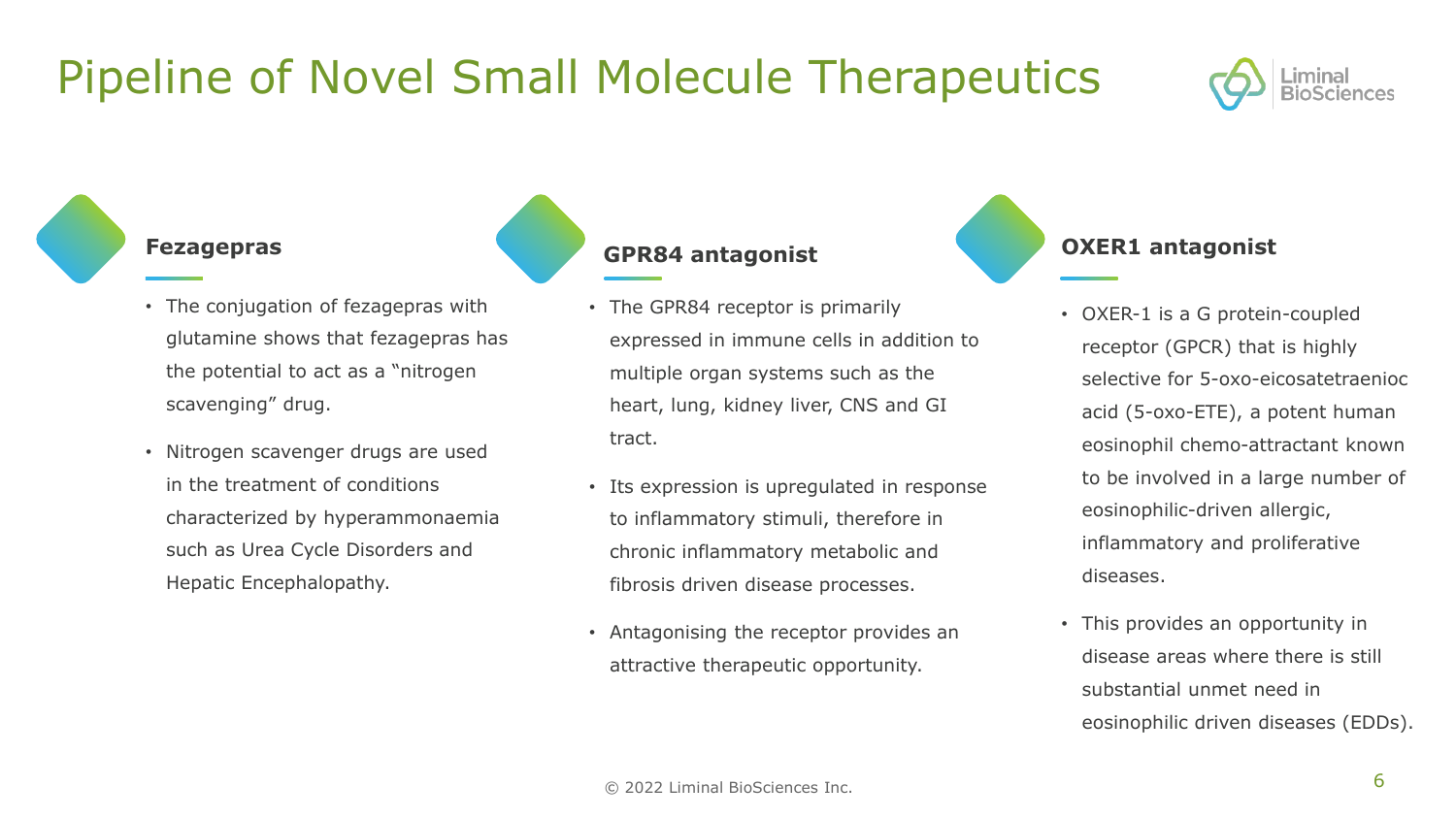• **Completed** a Multiple Ascending Dose (MAD) clinical trial which provided support for the hypothesis that fezagepras has nitrogen scavenging properties.

Pipeline Overview

• **First subject dosed** in Phase 1a Single Ascending Dose (SAD) clinical trial designed as a head-to-head comparison with Sodium Phenylbutyrate in **May 2022.**

#### **Fezagepras Status Early-stage Programs**

- **GPR84 Antagonist Program** is part of our preclinical program approaching Pre-clinical Candidate (PCC) selection in **2022**
- **OXER1 Antagonist Program** is part of our preclinical program approaching PCC selection in **2023**

#### **Expected Milestones**

- **H2 2022:** Update on the outcome of this additional research and provide guidance on potential new target diseases
- **H2 2022:** Nominate preclinical candidate selection for GPR84
- **2023:** Regulatory submission for clinical trial of GPR84

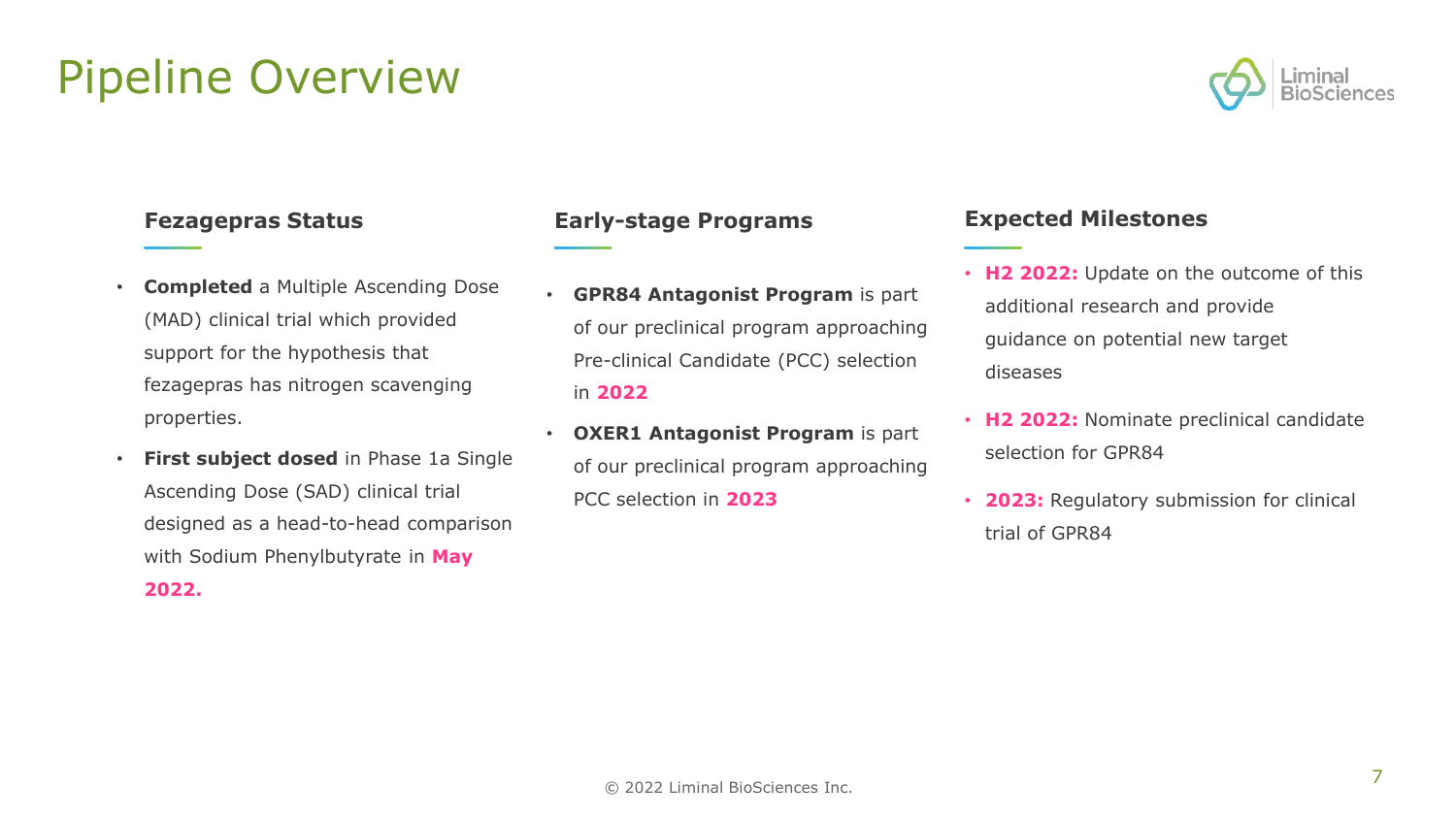

# Our Lead Candidate: Fezagepras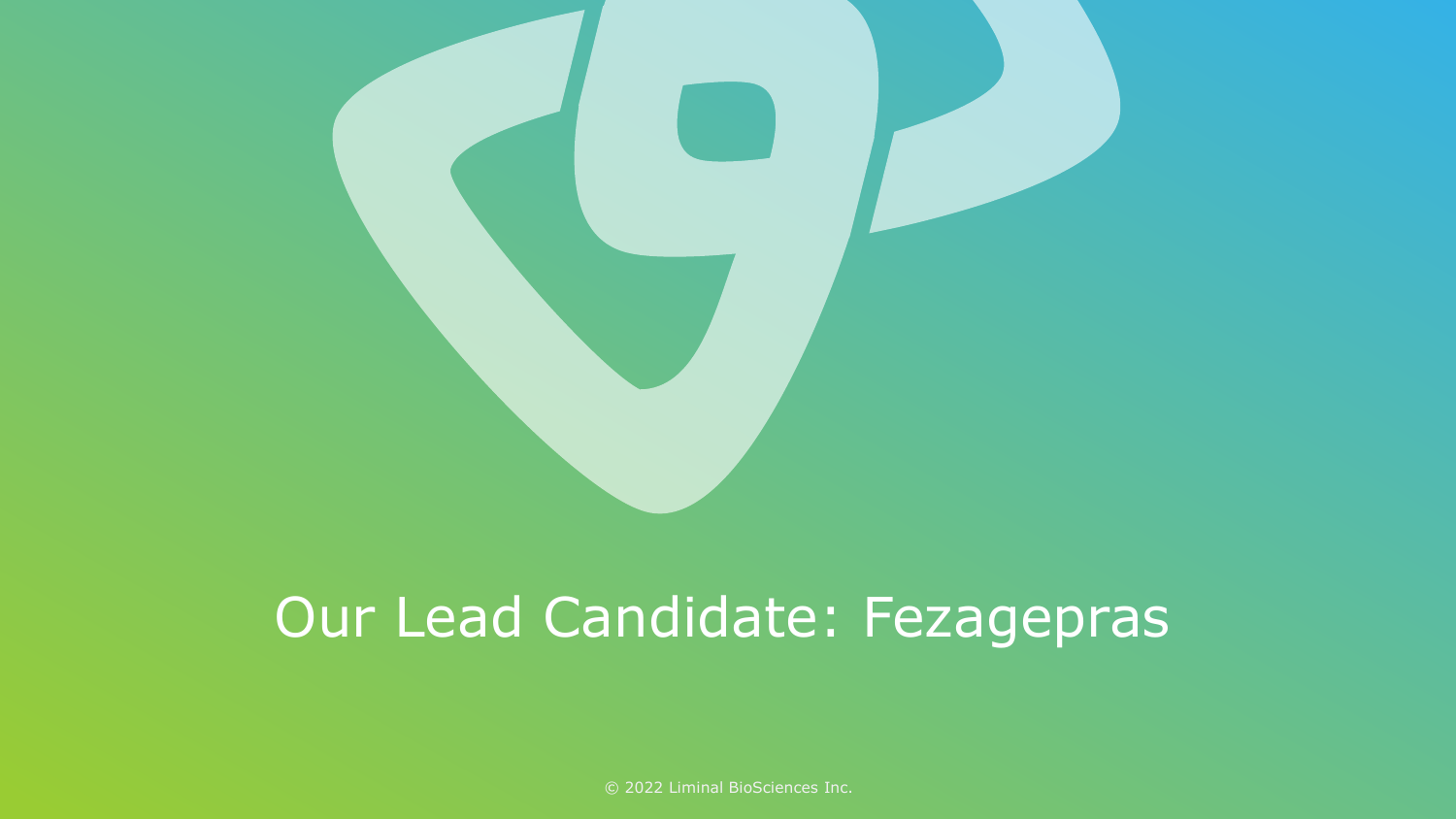### Fezagepras: A Brief History



- In December 2020 the Company initiated a Phase 1 Multiple Ascending Dose (MAD) trial in Fezagepras with a view to proceed with a Phase 2 clinical trial in fibrosis.
- By mid-2021, based on preliminary PK data from the Phase 1 MAD clinical trial, the Company announced its plan to discontinue the development of fezagepras as a therapeutic agent in Idiopathic Pulmonary Fibrosis (IPF) and hypertriglyceridemia.
- This conclusion was based on the low plasma concentrations of fezagepras, combined with disproportionate level of metabolites.
- The PK data demonstrated that the major metabolite of fezagepras was the glutamine conjugate and provided evidence to support the hypothesis that fezagepras had nitrogen scavenging properties.
- This provides an opportunity for fezagepras' potential development in diseases associated with high plasma ammonia concentrations.
- Initiated our Phase 1a Single Ascending Dose study to evaluate the safety, tolerability, and pharmacokinetics of single ascending dose of fezagepras compared to Sodium Phenylbutyrate in healthy volunteers in May 2022.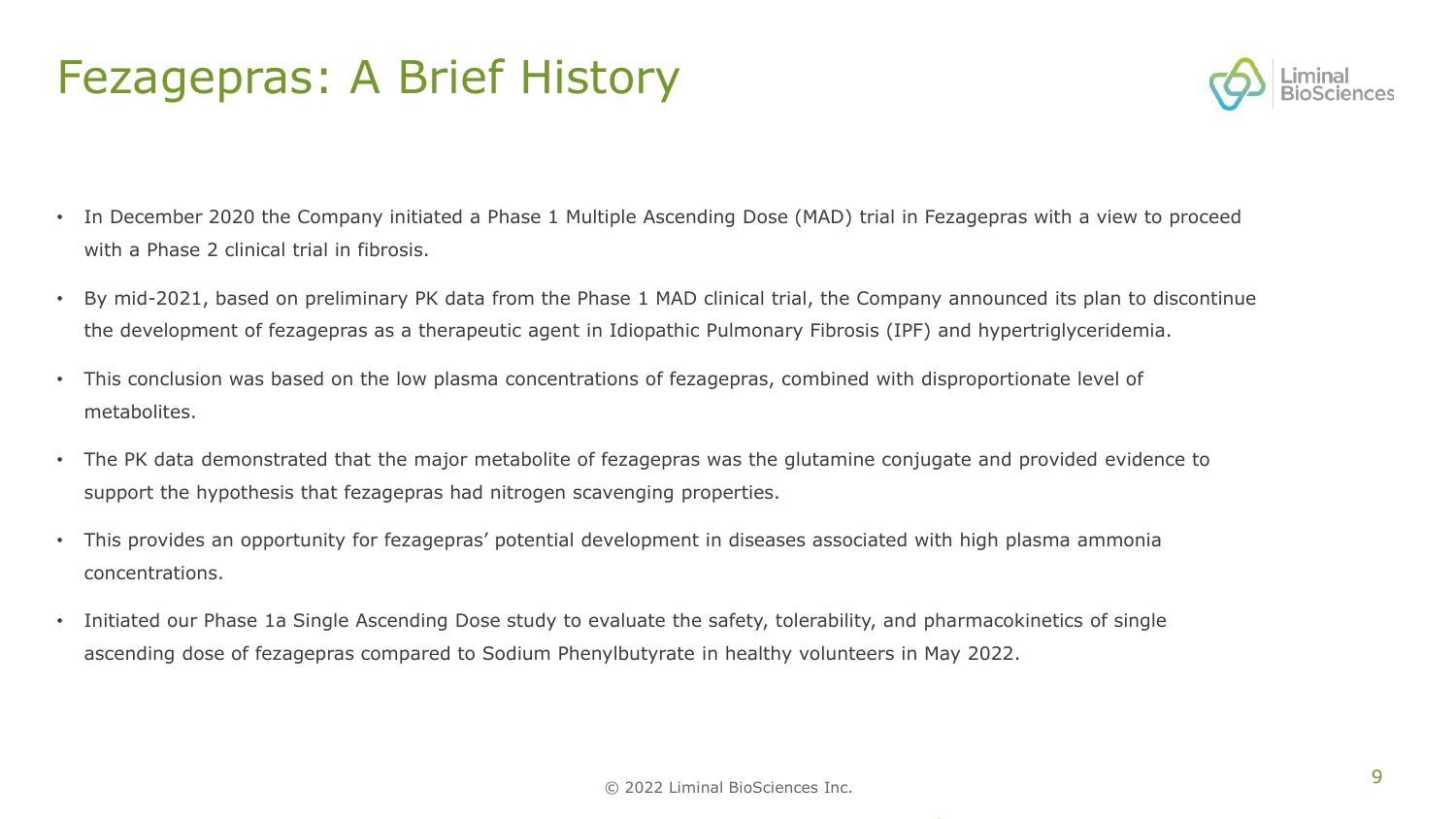#### Fezagepras: Near-term Clinical Development Plan



|                                                             | <b>Phase 1 MAD</b>                          | <b>Phase 1a SAD</b>                                                                       | <b>Phase 1a MAD</b>                                                                     | <b>Phase 1b SMAD</b>                   |
|-------------------------------------------------------------|---------------------------------------------|-------------------------------------------------------------------------------------------|-----------------------------------------------------------------------------------------|----------------------------------------|
| <b>Timing</b>                                               | <b>Completed</b>                            | <b>Study Commenced May 2022</b><br>Planned Data Readout: Q3 2022                          | <b>Planned</b>                                                                          | <b>Planned</b>                         |
| <b>Study Goal</b>                                           | Established baseline<br>safety & PK profile | Safety & PK in Biological<br>Mechanism at higher doses<br>than previously<br>administered | Safety & PK in Healthy<br>Volunteers at higher doses<br>than previously<br>administered | Safety & PK in Disease<br>Participants |
| <b>Early Biomarker</b><br><b>Data</b>                       |                                             |                                                                                           |                                                                                         |                                        |
| <b>Dose Selection</b>                                       | Up to 2400mg in<br>divided doses            |                                                                                           |                                                                                         |                                        |
| <b>Evidence of</b><br><b>Biological</b><br><b>Mechanism</b> | Evidence of glutamine<br>conjugation        | Relative nitrogen<br>scavenging capability of<br>fezagepras VS sodium<br>phenylbutyrate   |                                                                                         |                                        |
| Safety / PK                                                 |                                             |                                                                                           |                                                                                         |                                        |

\* Follow on clinical trials subject to result of Phase 1a SAD and relevant regulatory approvals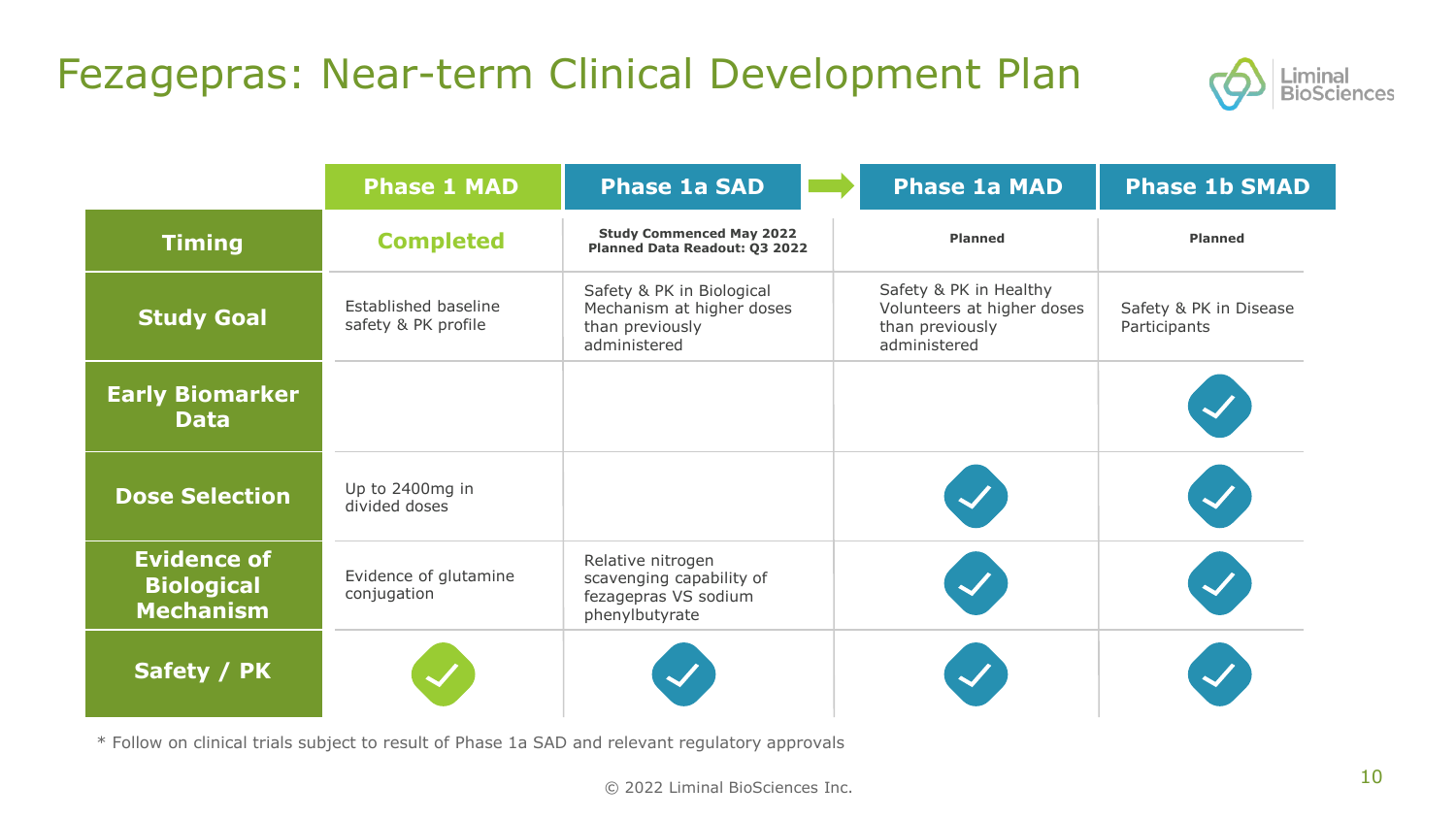

# Our Early-Stage Candidates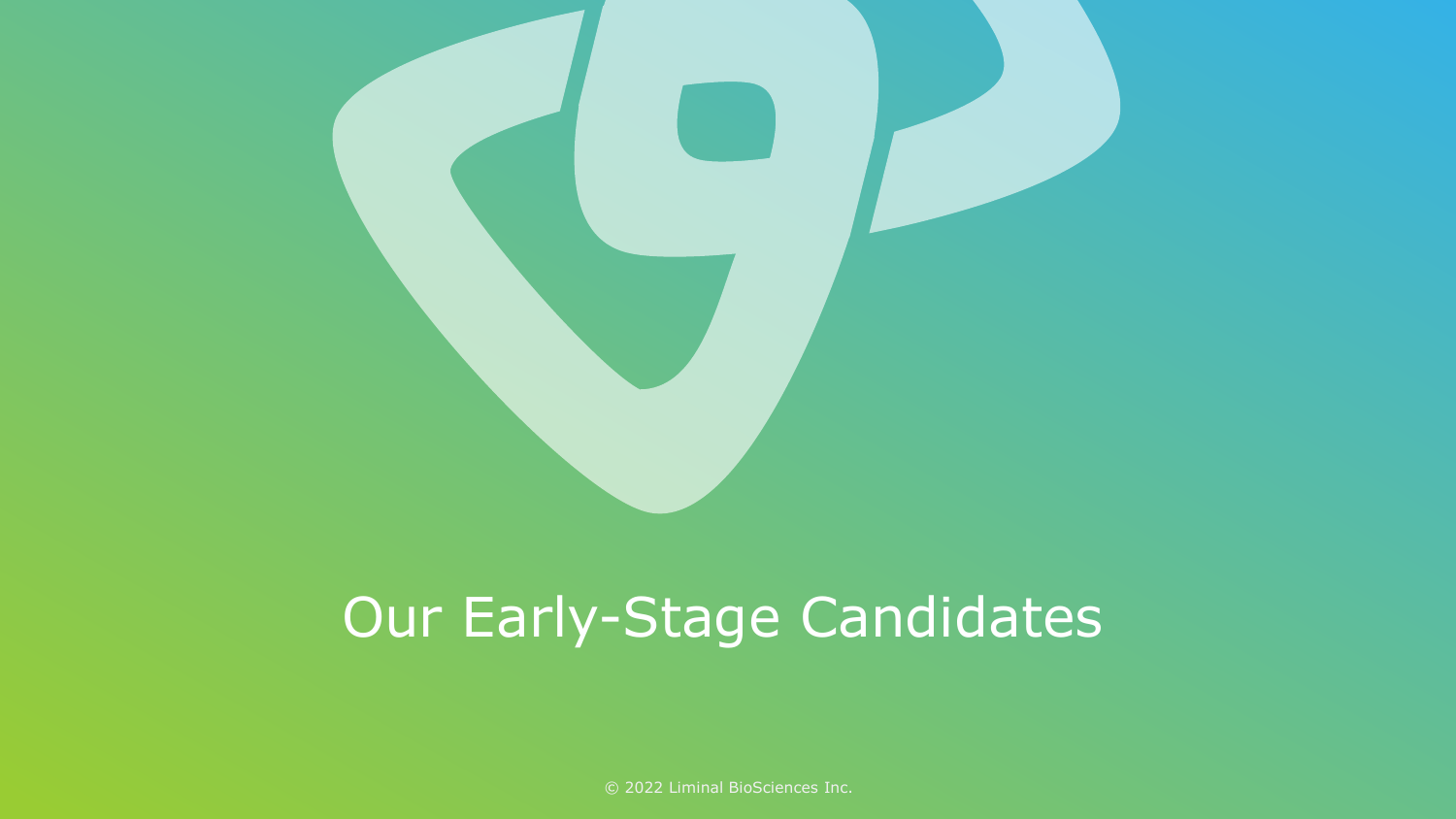

# GPR84 antagonist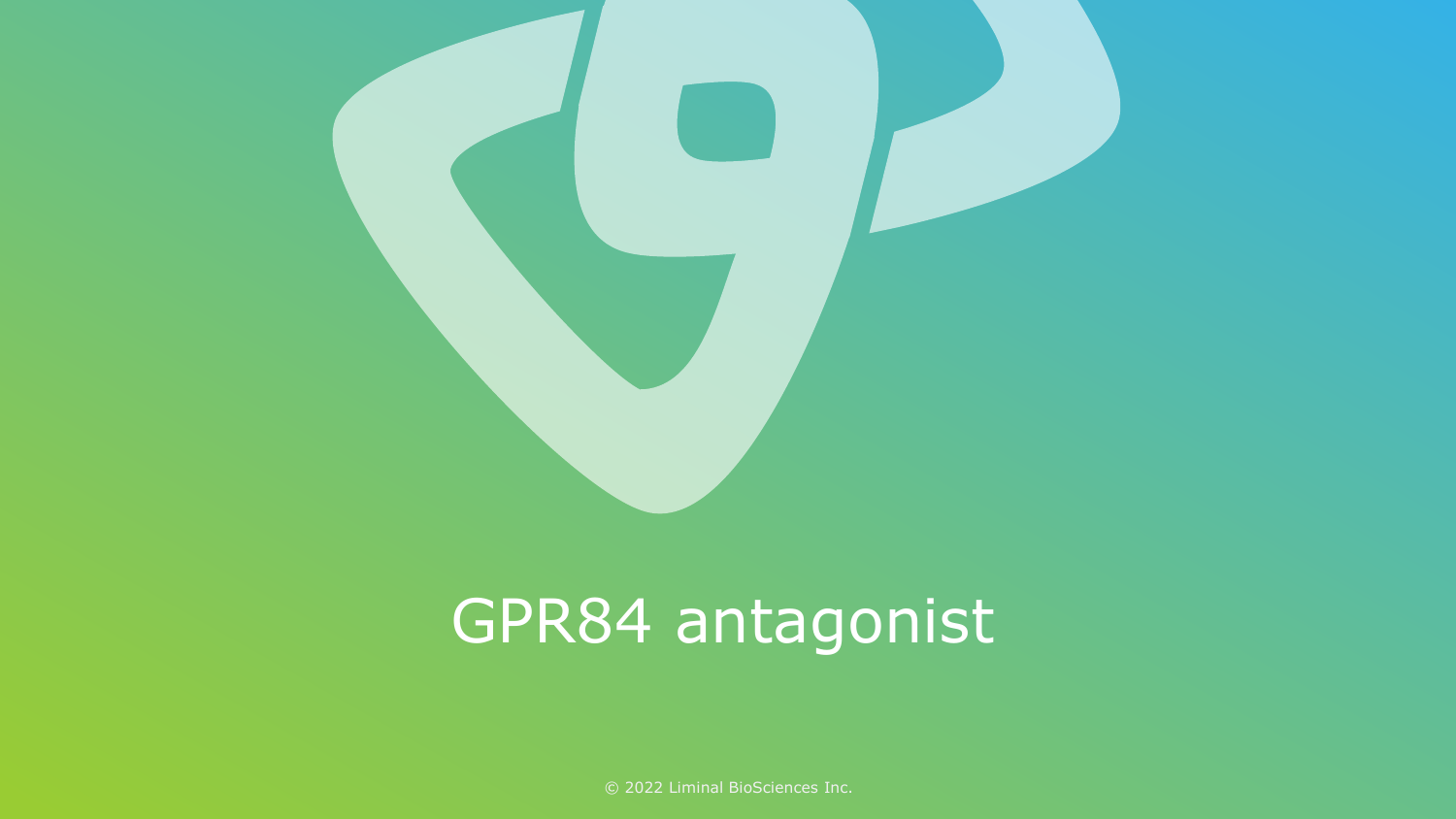### GPR84: Role in Inflammation and Fibrosis



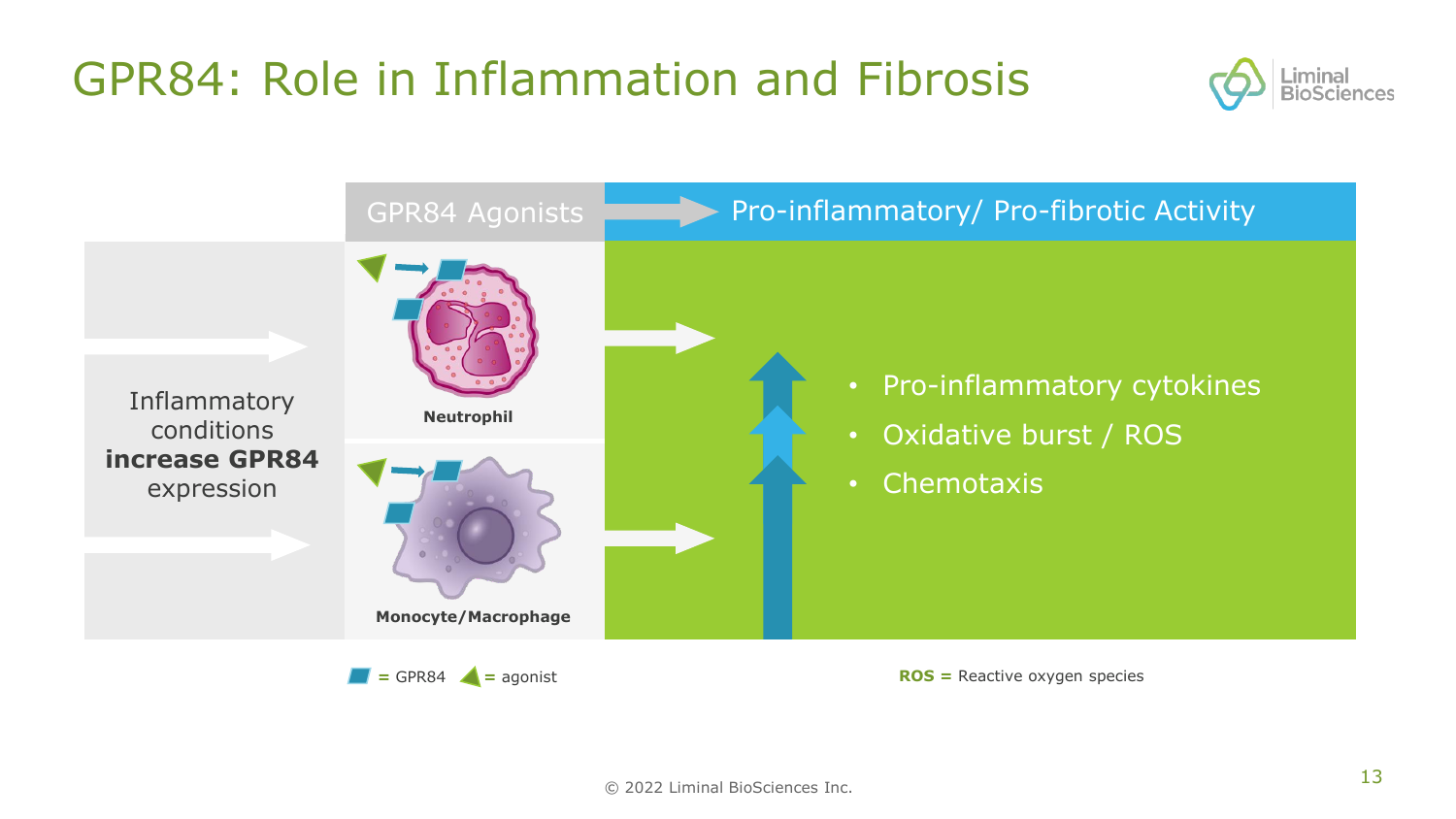### GPR84 Receptor



- Primarily expressed in immune cells
- Plays a key role in the linkage and regulation of the inflammatory and metabolic response
- Promotes fibrosis
- Antagonism of the GPR84 receptor proposes a potentially novel therapy for disease processes characterized by immunometabolism dysfunction such as
	- Diabetes mellitus
	- Interstitial Lung Disease
	- Kidney fibrosis
	- Non-alcoholic liver disease and NASH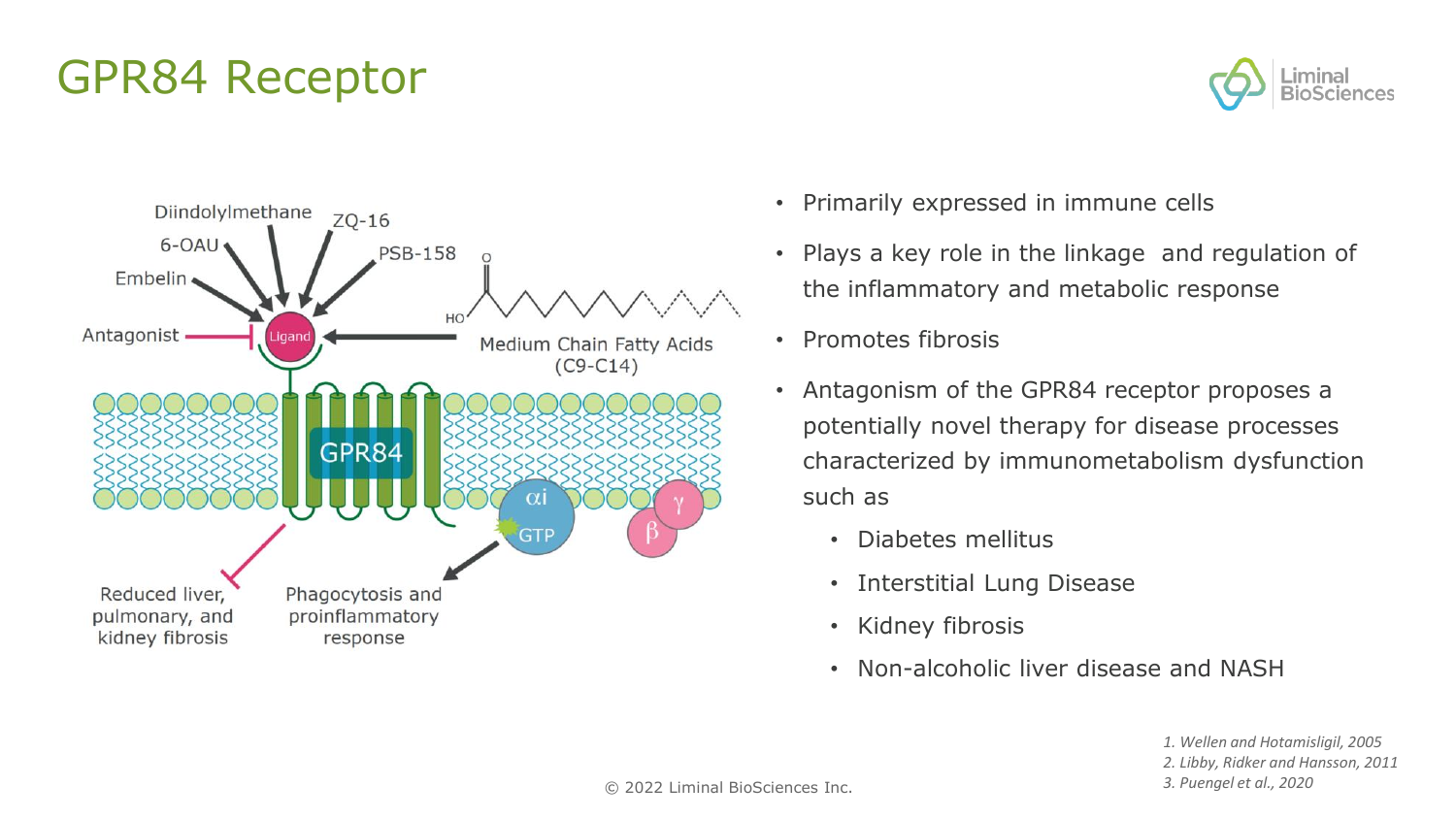#### © 2022 Liminal BioSciences Inc.

#### Next steps for GPR84

## 2023 2022

- Preclinical candidate selection
- Commence enabling studies for regulatory approval of clinical trial
- File for regulatory approval for clinical trial

• Commence first-in-human clinical trial

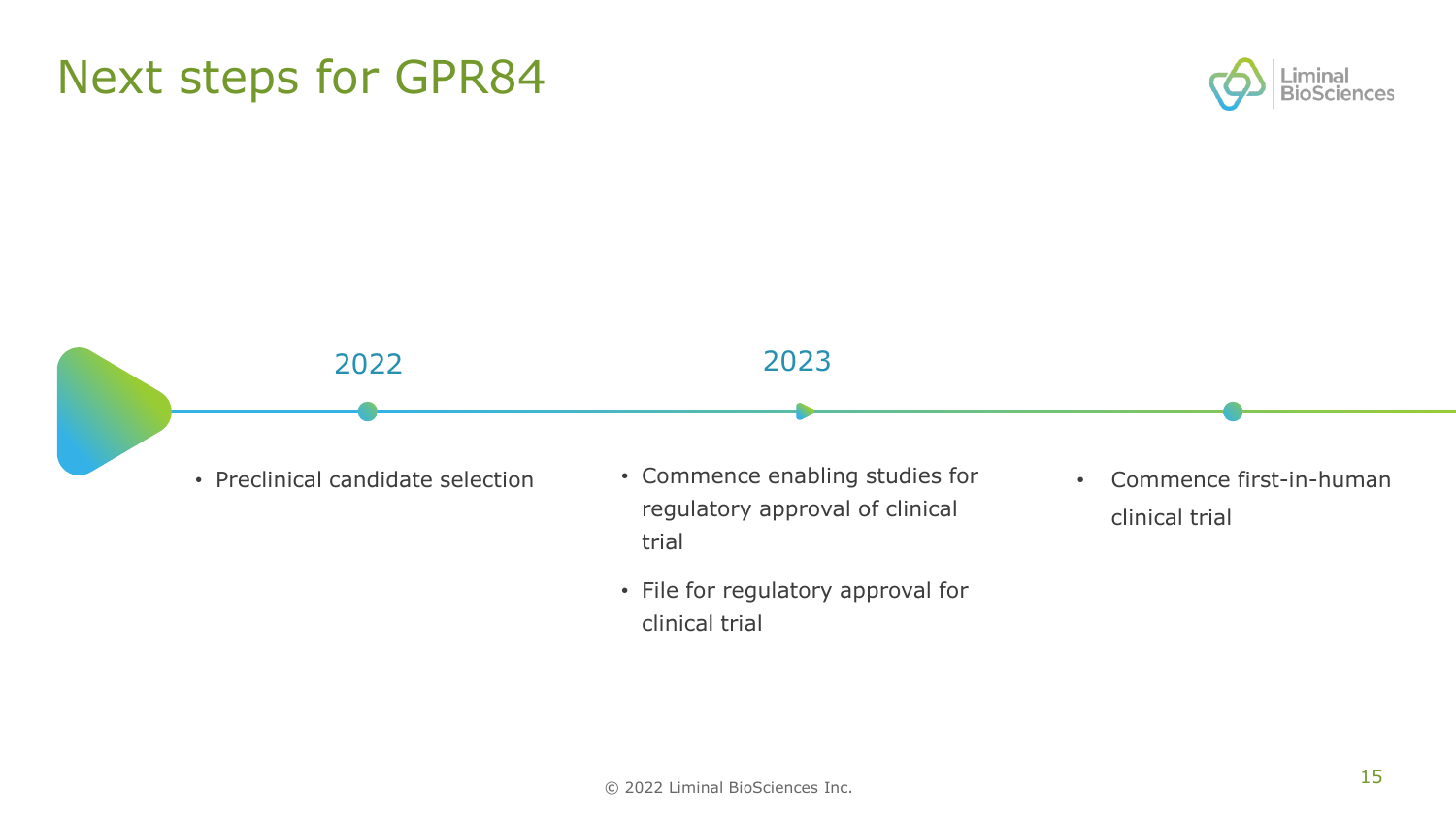

# OXER1 Antagonist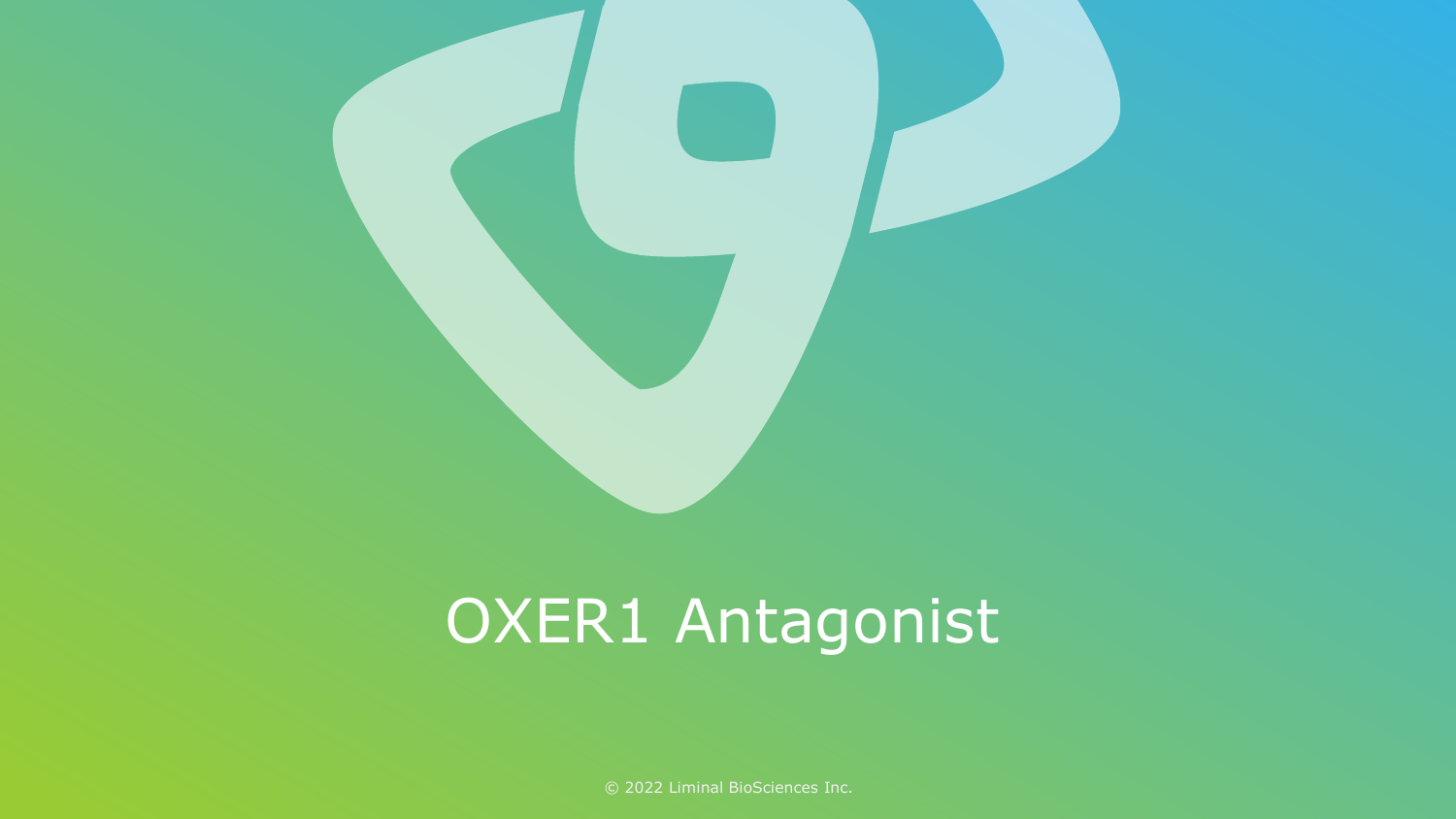### OXER1: Role in Tissue Repair and Inflammation





- OXER1 is a GPCR receptor which is mainly expressed in inflammatory cells
- Predominantly in eosinophils where the relative expression when compared to neutrophils and macrophages is 200:6:1 respectively.
- OXER1 is specific for the ligand 5-oxo-ETE which is a potent chemoattractant of eosinophils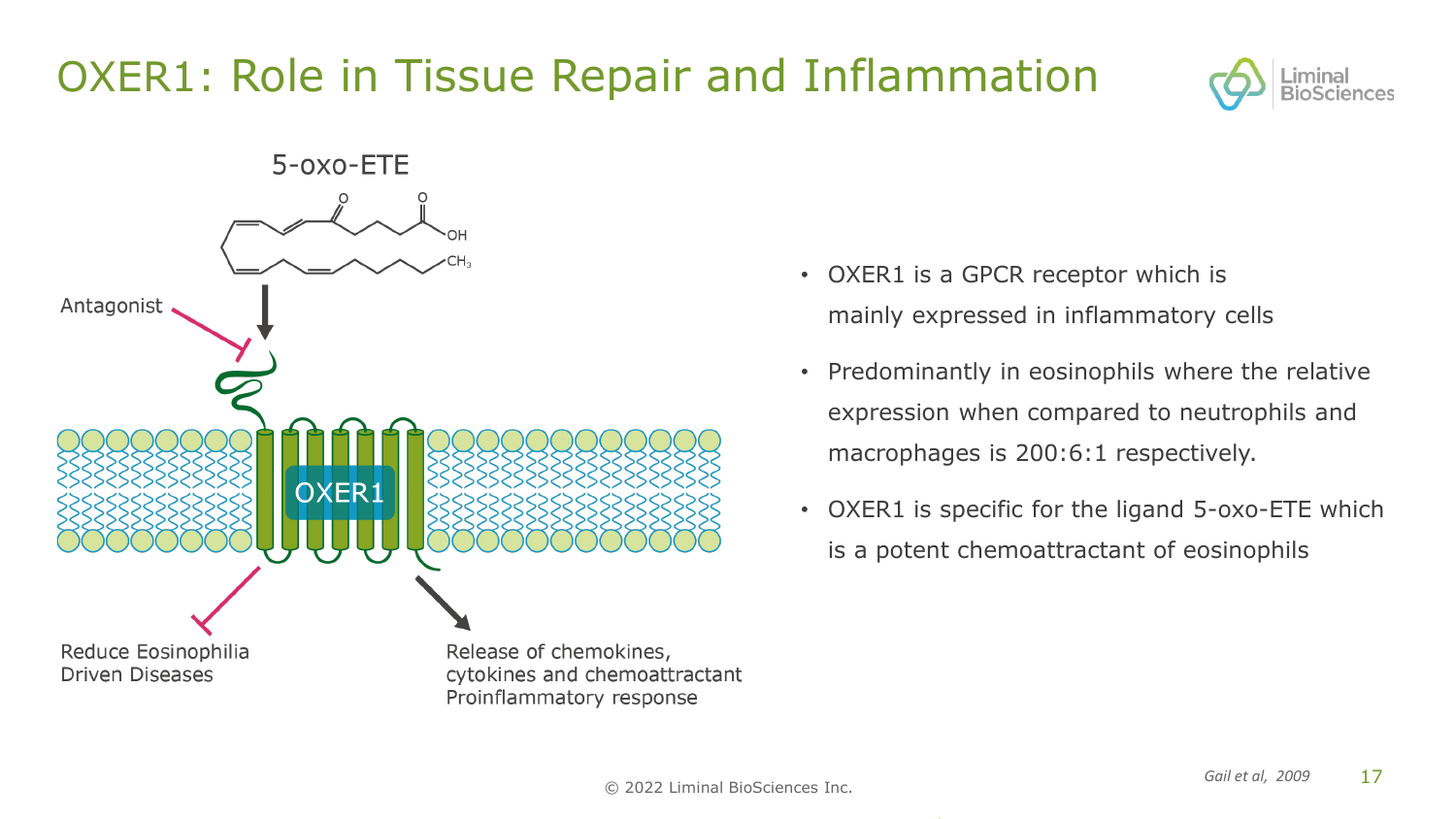### Eosinophils: Both Effector and Immune-Regulator Cells (6)

- Eosinophils are major effector cells in the immune system
	- Part of the innate immune system; traditionally recognised as the first line of defence against parasitic infections
		- When activated, they release a cocktail of toxic proteins along with cytokines to attract other immune cells
		- These toxic proteins can also damage normal tissue and promote inflammation
		- Eosinophils are also recruited from the blood into the tissues at the sites of inflammation
	- They also play a role in tissue repair and resolution of inflammation
- Recent research suggests that eosinophils, as one of the 'first responder' cell types in tissues like the lung and gut, may also help to regulate the type of immune response that is generated
	- E.g. Aberrantly-activated eosinophils are known to be present in patients with severe asthma and other eosinophil-related diseases
		- In addition to cytotoxic proteins and cytokines, activated eosinophils release lipid mediators that can cause airway smooth muscle contraction and contribute to airway hyper-responsiveness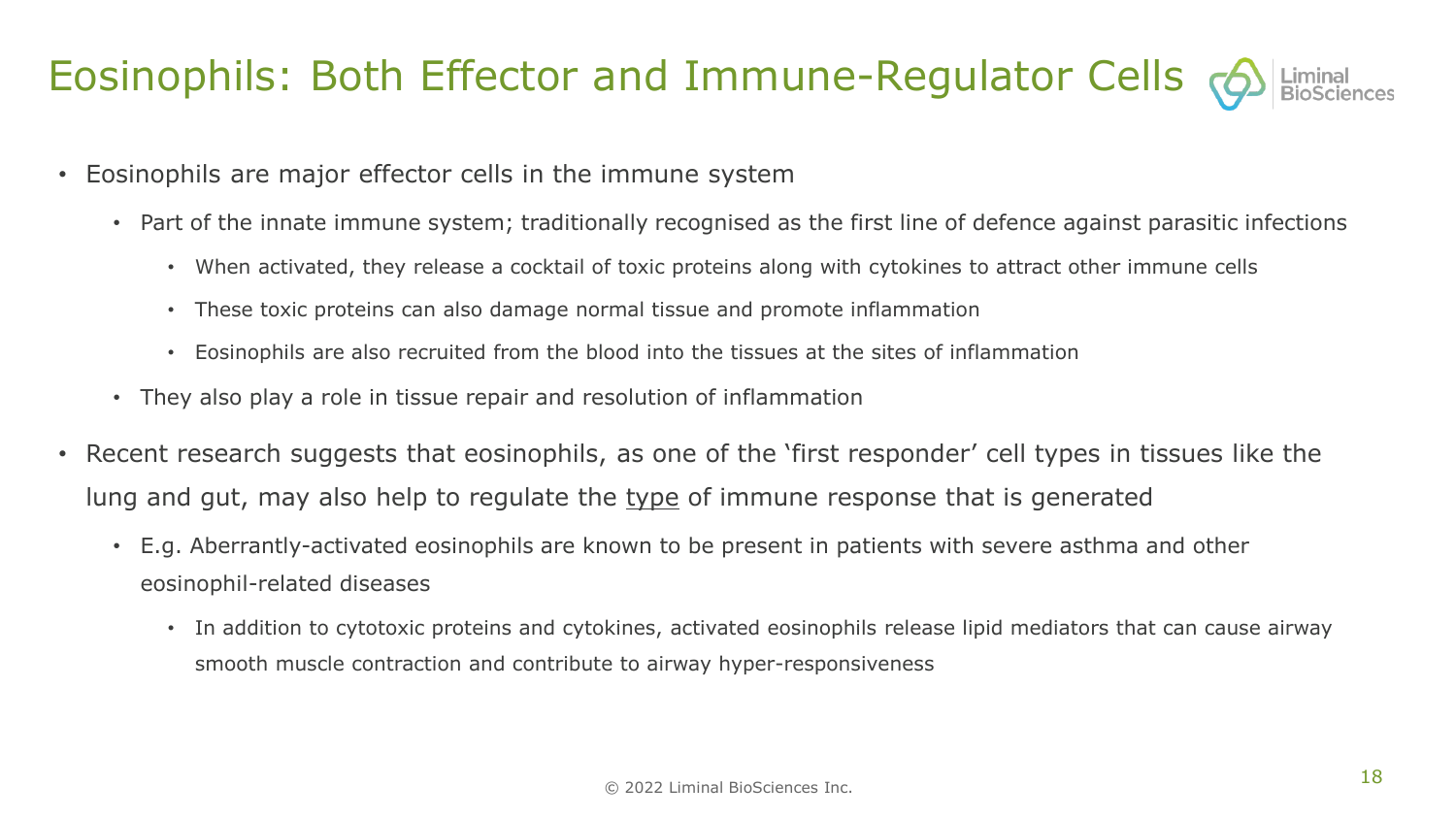### Eosinophils in Disease



Eosinophils are involved in acute and chronic inflammation and play an important role in a large number of allergic, inflammatory and proliferative diseases. Both eosinophils and mast cells are involved in the pathology of many of these diseases.

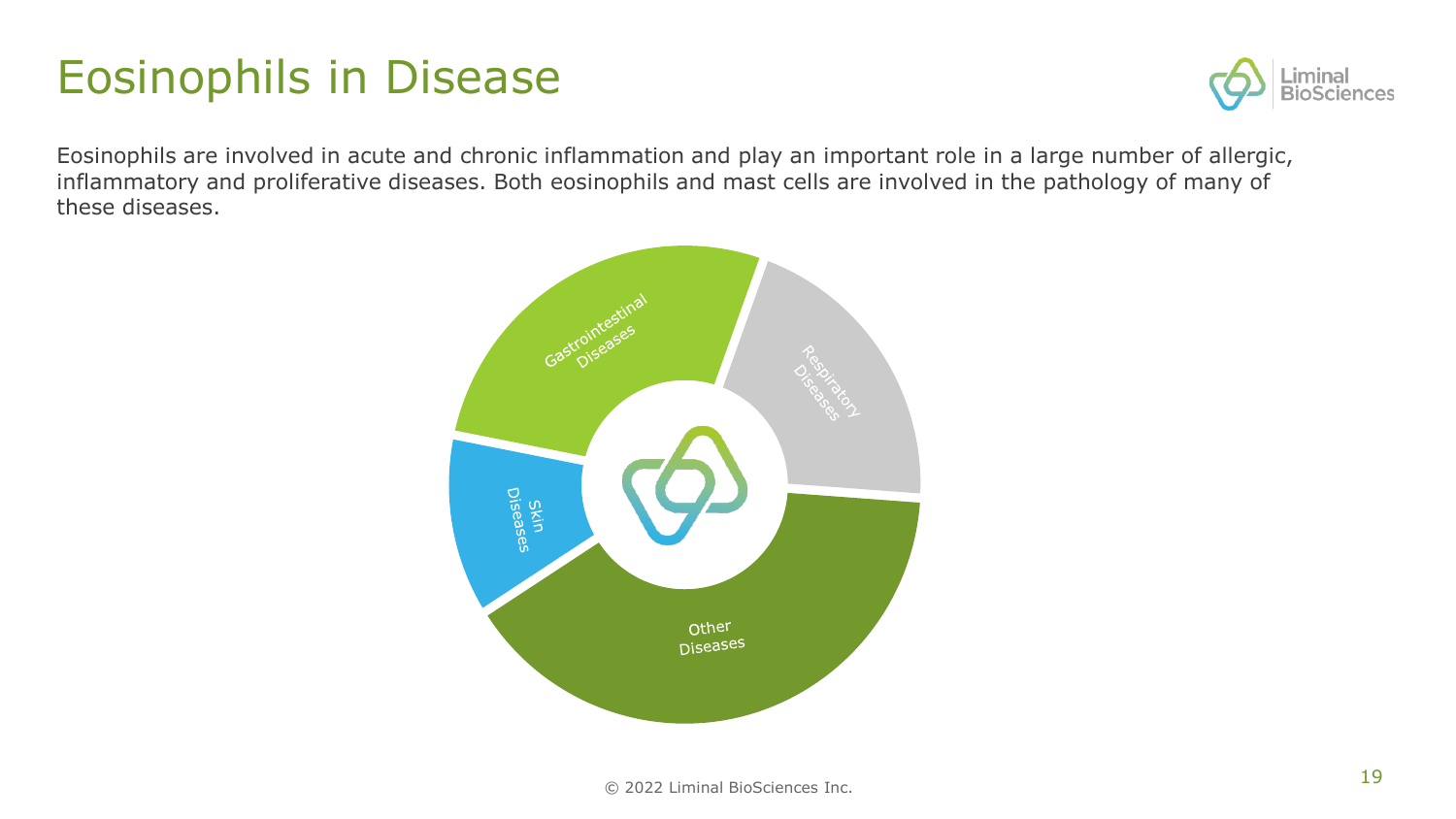#### Development Rationale & Opportunities in Eosinophilrelated Diseases

- Eosinophil-targeting biology proven with existing, approved, monoclonal antibody drugs
	- Reducing eosinophil levels shown to improve outcomes in severe asthma
- Blood eosinophil levels offer an easy-to-measure biomarker for early-stage clinical studies
- Despite existing competitor products in eosinophilic asthma, there is still an opportunity for an effective, small-molecule drug
- Not many competitor drugs in clinical-stage development for eosinophilic diseases
- No known competitors identified targeting the 5-oxo-ETE / OXE receptor: its is an entirely novel approach
- Preclinical candidate nomination expected in 2023.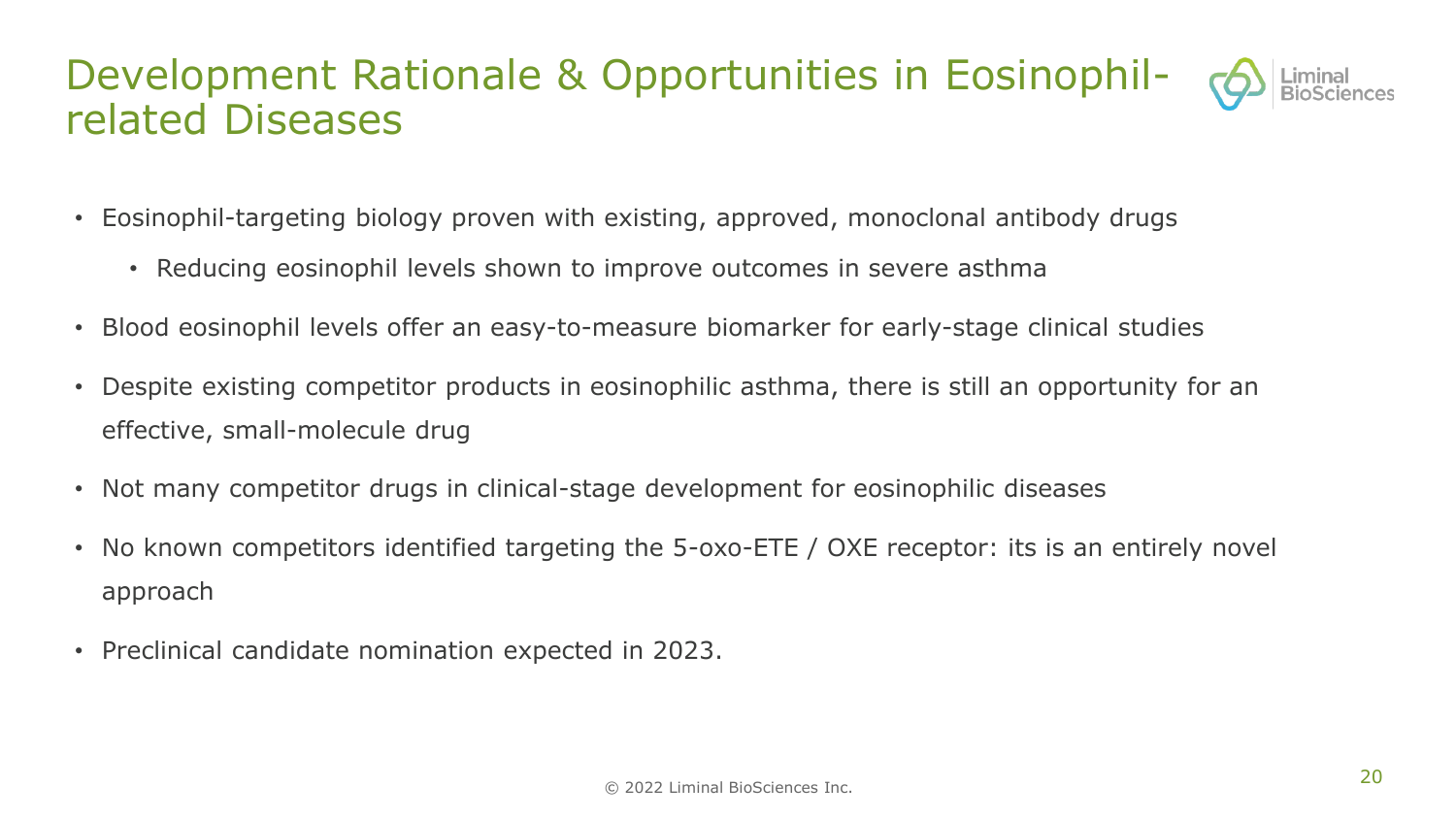### Data Driven Execution and Delivery



|                         | <b>Expected Milestones</b>                                              |  |
|-------------------------|-------------------------------------------------------------------------|--|
|                         | H2 2022: Update on the outcome of this additional research and provide  |  |
| <b>Fezagepras</b>       | update on determining any potential new target diseases                 |  |
|                         | H2 2022: Market update on any further development plans for fezagepras  |  |
|                         | <b>2022: Pre-clinical Candidate Selection</b>                           |  |
| GPR84                   | <b>2023: Regulatory Submission for Clinical Trial</b>                   |  |
| OXER1                   | <b>2023: Pre-clinical Candidate Selection</b>                           |  |
|                         | 2022/2023: Continue to actively seek opportunities to monetize non-core |  |
| <b>Business Updates</b> | assets and to reduce costs                                              |  |